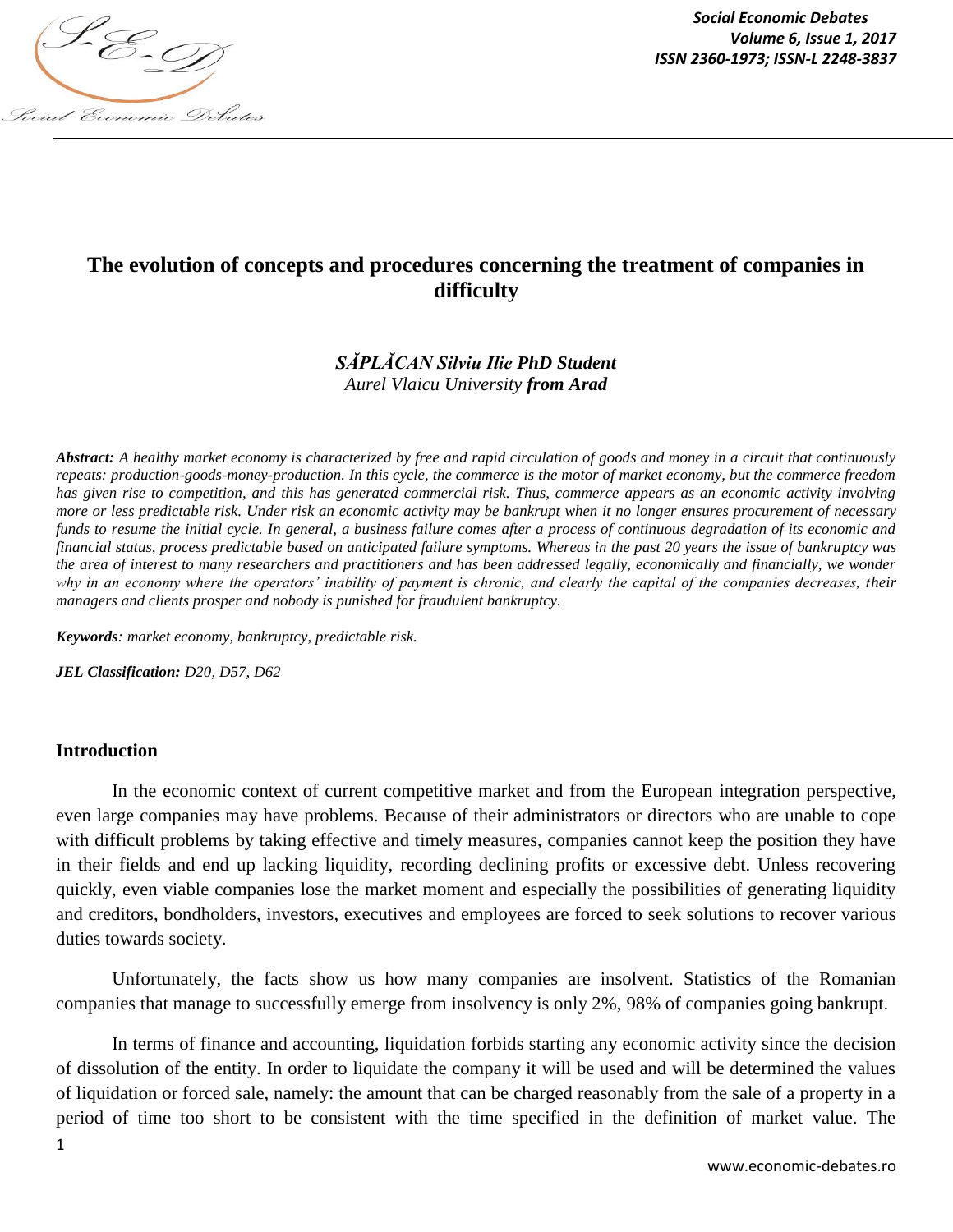

liquidation value shall be calculated based on the sale of individual assets as quickly as possible, taking into account the costs associated with liquidation (commissions, fees, administrative costs, legal fees and taxes etc.).

## **Practices encountered in the pre-modern period**

The regulation of collective procedures has known a long historical evolution, driven by trying to adapt the right to the economic and social realities of different eras. Over time, the legislature followed through regulation different purposes. Thus, in a first stage, it was intended to punish trader who did not honoured its commitments, later the main purpose was to protect creditors unpaid, for in times more recent the legislature to be concerned mainly to secure the survival of businesses that have the resources to recover themselves (Guyon, 2003). The ultimate purpose was envisaged also by the Romanian legislature, even if not exclusively, in the current regulation of the insolvency procedure. Unlike other legislations (Guyon, 2003) in which the economic and social considerations prevail over legal factors so as the main goal of the legislation being to save the company, seeking future viable solutions to the expense of liabilities payment in our current legislation has been trying to satisfy both interests of creditors and the debtor's so as to carry liability coverage, when possible, through the reorganization of the debtor's activity.

Collective procedures are not an innovation of modern legislation, but they, better said bankruptcy, have been known since antiquity. Legal regulation regarding collective procedures presents itself today as a result of a continuous process of evolution, beginning with the old ROMAN law, a process which is nothing but an adaptation of the law to the time reality. Thus, the old Roman law consecrated the first regulation of the legal situation of the debtor which later led to the legal institution of bankruptcy. Incidentally, the term "failure" has a Latin etymology, from the verb *"fallo-fallare"* which means to miss, being wrong and deceiving.

But the origin of the modern institution of bankruptcy can be found in the Italian cities statutes from the late 15<sup>th</sup>-century, especially in the Statute of Geneva in 1498 and those of Florence, Milan and Venice. These proceedings were of a criminal nature and were limited to traders. In the conception of that era, who failed to meet its commitments was deemed to be a criminal *(faillitus, ergo fraudator)* and could go to prison (Guyon, 2003) or subject to dishonourable measures. One of these degrading ceremonies consisted in destroying the counter in public, meaning the bank on which goods were exposed ("*banca rotta"*). Incidentally, this expression in Italian, *"banca rotta"* stands both for the Anglo-Saxon origin of the term for failure – "bankruptcy" and for the notion of insolvency.

A first legislative regulation of the institution of bankruptcy was made in 1673 Ordinance promulgated by Louis XIV regarding the land trade, but which included provisions on "Failure and bankruptcy". The Ordinance specifically regulated conditions for opening the procedure, its progress under the administration of a syndic or director chosen among the creditors, cases of annulment of acts concluded prior to the onset of the procedure as well as penalties applicable to the debtor, some of which of corporeal nature.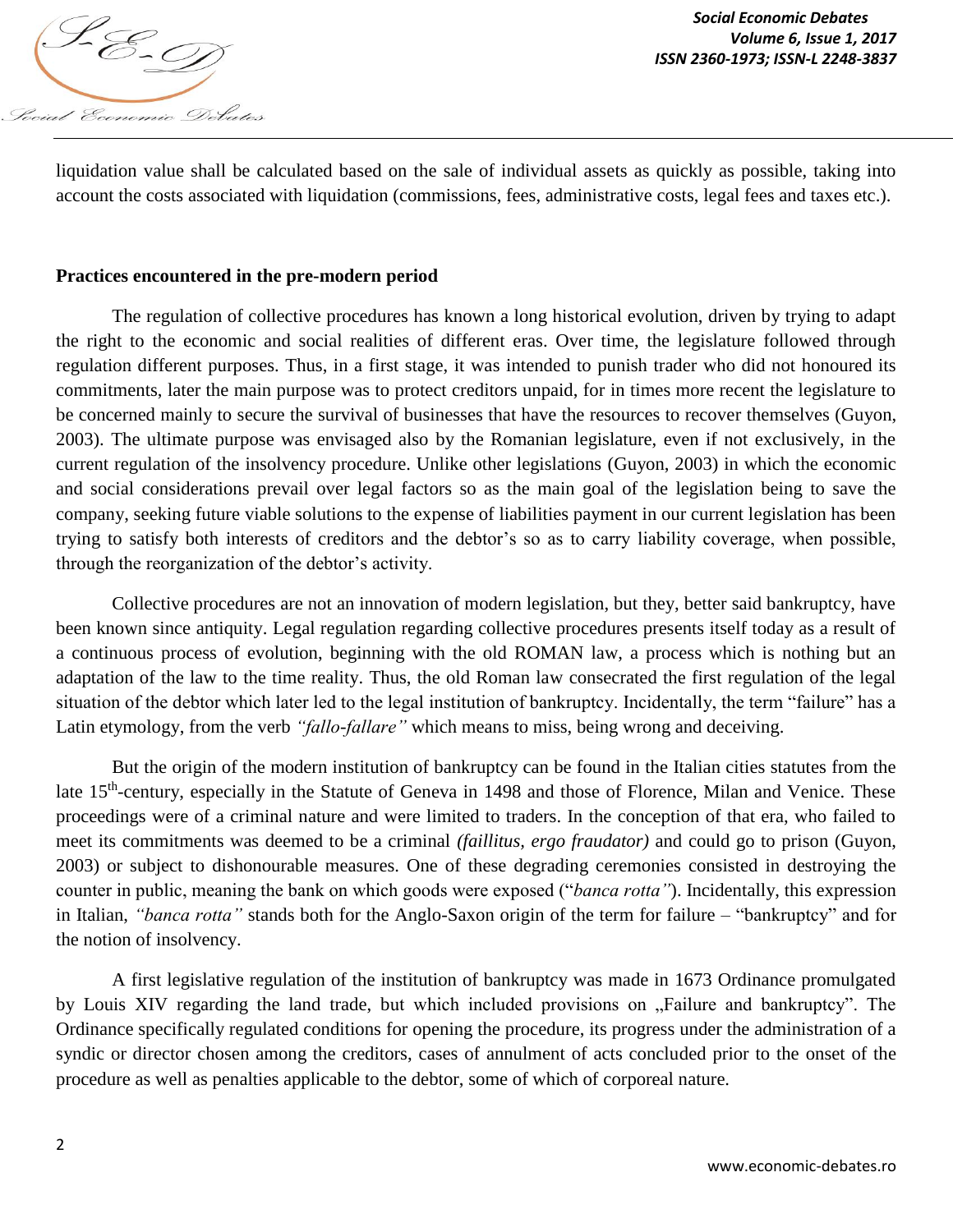

Also in the English law of that age the emphasis was placed on the repressive nature of bankruptcy proceedings. Thus, by regulating this matter carried out in 1543, applicable only to traders, was provided confiscation of the debtor's goods and its imprisonment, if creditors could not be satisfied with the goods seized.

## **Regulations of the modern age**

In modern age, the French Commercial Code in 1807 made the first comprehensive and systematic codification of bankruptcy. Legal provisions were rigorous and of great severity, under the influence of Napoleon, dissatisfied with the outrageous behaviour of some army suppliers (Guyon, 2003). Thus, bankrupt lost the right to manage his assets, was incarcerated in debtors' prison or detained at his home during the procedure and the rights of bankrupt's wife were also eliminated. All bankrupt's goods were seized, this losing the right to administer or to take advantage of them. Bankrupt also suffered numerous professional and civil decays, and composition and rehabilitation were difficult to obtain. The regulations of bankruptcy contained in the French Commercial Code of 1807 were taken over by the Romanian Commercial Code of 1887.

This conception on bankruptcy pays particular attention to the protection of creditors in order to recover their claims and punish the debtor bankrupt, on which procedure causes a number of effects on non-patrimonial character – prohibitions and decays– destined to exclude him from trading. Nevertheless it has been considered that this legal regime of bankruptcy was excessively severe and leaded to disastrous results, affecting inevitably the possibility to satisfy debtors. Inconveniences were aggravated by the fact that syndics were not professionals, their jurisdiction being insufficient and their honesty often doubtful. Therefore, traders most often avoided bankruptcy with the intervention of the Court of first instance, by holding an amiable liquidation, in agreement with their creditors (Guyon, 2003).

As a reaction against the rigor of the French Commercial Code, the  $19<sup>th</sup>$ -century marked a period of indulgence. Thus, penalties applicable to traders became less severe and body constraint on trade matters and debtors imprisonment were suppressed, in a general manner. Law of 4 March 1889 introduced in France, along with bankruptcy, a new procedure, the judicial liquidation, reserved for good faith debtors. However, difficulties arose due to World War I, the 1929 crisis and the weakening of the commercial morality have made visible inconveniences of some less severe solutions. Subsequent normative texts are thus marked by greater severity and concern for an increased efficiency in the matter.

In the second half of the  $20<sup>th</sup>$ -century, the legal regime applicable to traders in difficulty has been significantly changed. Thus, in the context of economic development, it was admitted that difficulties faced by traders in their activity are not always attributable to them; they do not necessarily represent the consequence of poor business administration. Also, the economic crisis and job crisis have resulted in a change of perspective: the disappearance of the company in difficulty does not affect only the unpaid creditors. It was understood that prevention of difficulties should be emphasized and, especially, that the company must be saved, that viable economic activity and jobs must be kept. This change in orientation has led to a distinction between the proceeding leading to the liquidation of assets and that of legal reorganization, which is characterized by the continuation of the activity. Moreover, most contemporary legislations govern procedures which combine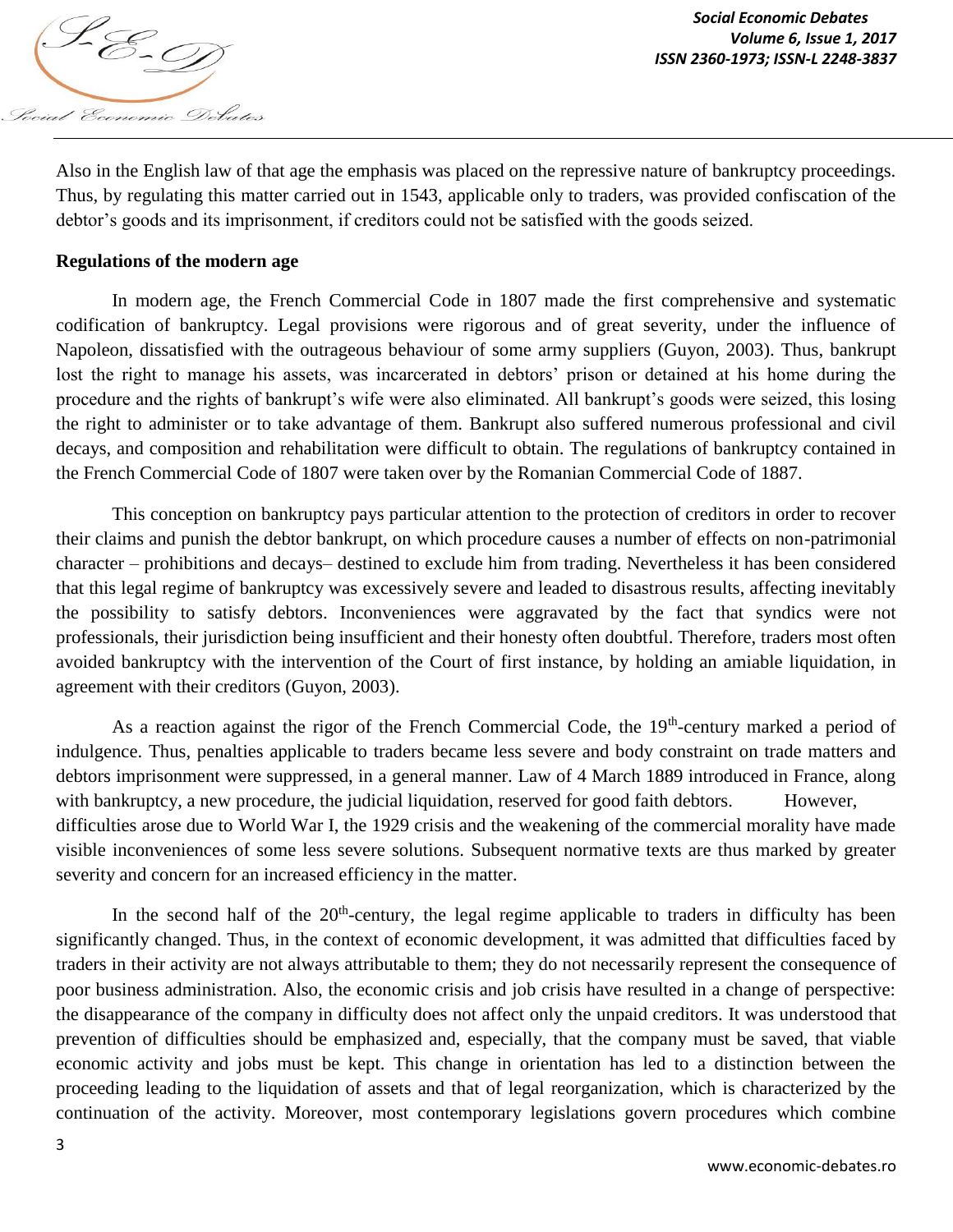

tracking difficulties with a phase of treatment, leading to recover healthy businesses and to liquidate of unprofitable ones.

#### **Regulations of the procedure in Romania**

Also in Romania were recorded over time changes in the treatment of traders in difficulty. Thereby, in the old Romanian law, mainly by customary nature, non-payment of debts led not only to the execution on goods but also on the individual debtor who may lose their freedom. The debtor who did not pay his debt may become the property of the creditor, along with land they worked or with the whole family (Ceterchi, 1980).Also, the first Romanian written laws, pravilele, regulated "varta", namely debtors' prison intended as a coercive measure to pay debts. Only in the 19<sup>th</sup>-century we can speak in Romania of regulations with very well coagulated rules in bankruptcy. Thus, the 1817 Caragea Code included a chapter entitled "For borrowing and debt" and the 1817 Calimach Code included a chapter for "the order of creditors' contest" in which the bankruptcy proceedings were called "treatment of creditors' contest". These codes have been inspired by the provisions of the French Civil Code of 1804 and the Austrian Civil Code of 1811.

The first complete Romanian regulation on bankruptcy is considered the one contained in the 1840 Commerce Register of the Romanian Country, which was a translation of the French Commercial Code provisions regarding bankruptcy. The provisions on bankruptcy were contained in the Second Book of this Register. Since 1964, the Commerce Register was applied also in Moldavia. Being inspired by the Italian Commercial Code of 1882 which in turn took the conception from the French Commercial Code of 1807 on bankruptcy, the Romanian Commercial Code of 1887 enrolled in the tradition of the era, providing the application of the procedure only for traders and maintaining punitive and infamous nature of bankruptcy against the bankrupt debtor. According to the provisions of Book III "About bankruptcy", Articles 698-888 of the Commercial Code, bankruptcy represented a foreclosure procedure with a single, collective, competitive and egalitarian character, that aimed the assets of the trader debtor which ceased his commercial debts and that was designed to meet the claims of all its creditors (Carpenaru, 1998).The bankruptcy proceedings may be initiated by the debtor's declaration (Art.703 Commercial Code), at the request of creditors holding commercial claims (Art.704 Commercial Code) or even by default (Art.705 Commercial Code). The Bankruptcy Court Decision was likely to produce both economic effects, materialized in debtor's de-notification, chargeability of all debts, suspension, only to the mass of creditors, of the interest, and non-patrimonial effects, which illustrates the repressive nature of the procedure such as deprivation of freedom (Art. 731 Commercial Code) or limiting the freedom of movement of the individual bankrupt (Art.716 Commercial Code).